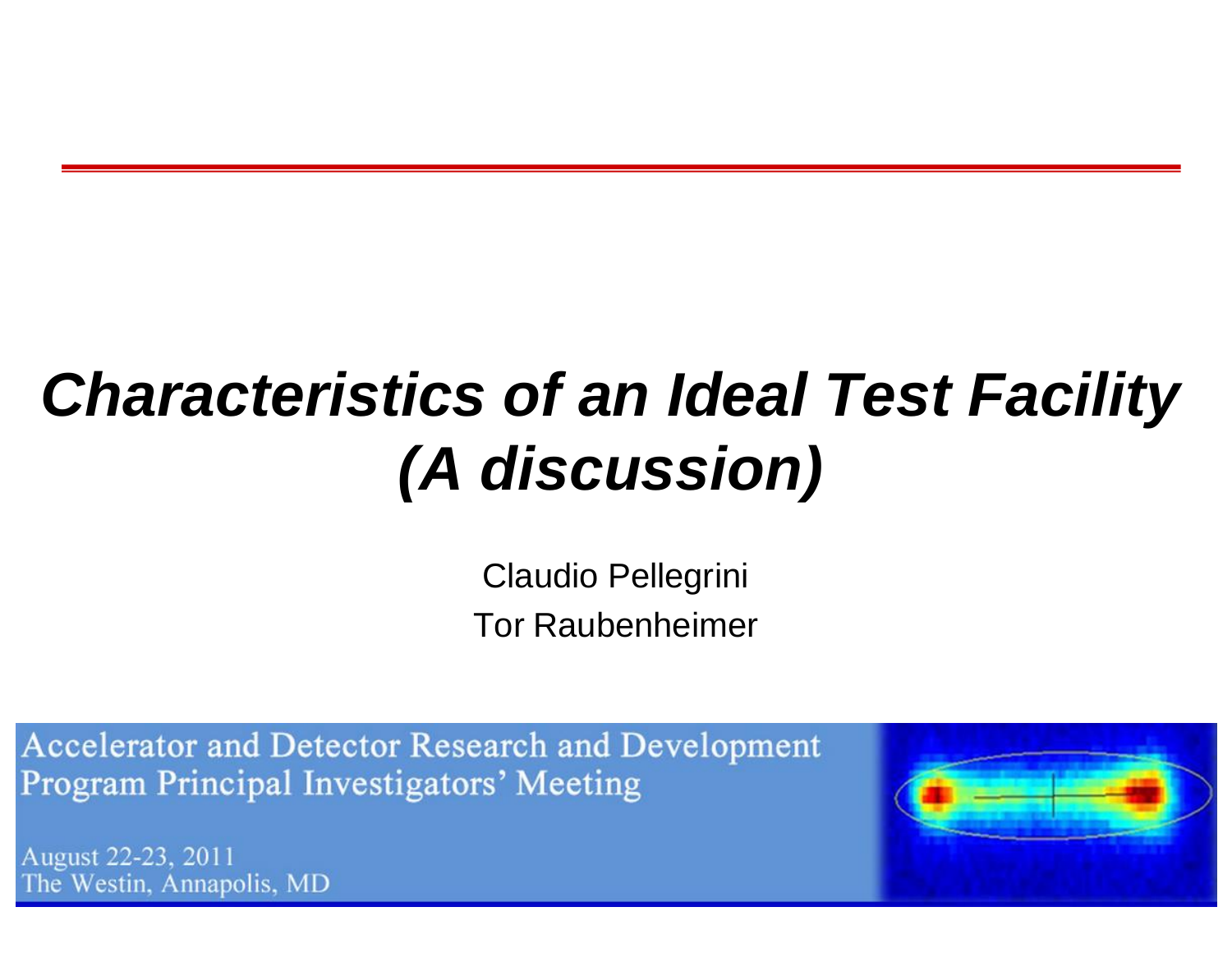# **Why Experimental Accelerator R&D?**

- Source brightness has been increasing 1000x every decade with future challenges in understanding dynamics
- Accelerator research requires parallel advancement of beam theory and experiment
	- Many concepts require experimental study because they are either too complex to fully model or because the risk of failure is too high
	- Other concepts are only uncovered experimentally
- The ideal test facility (ies) will need to support broad range of R&D topics ranging from studies of basic physics to demonstrating complex systems
	- Requires a range of beam conditions and experimental durations





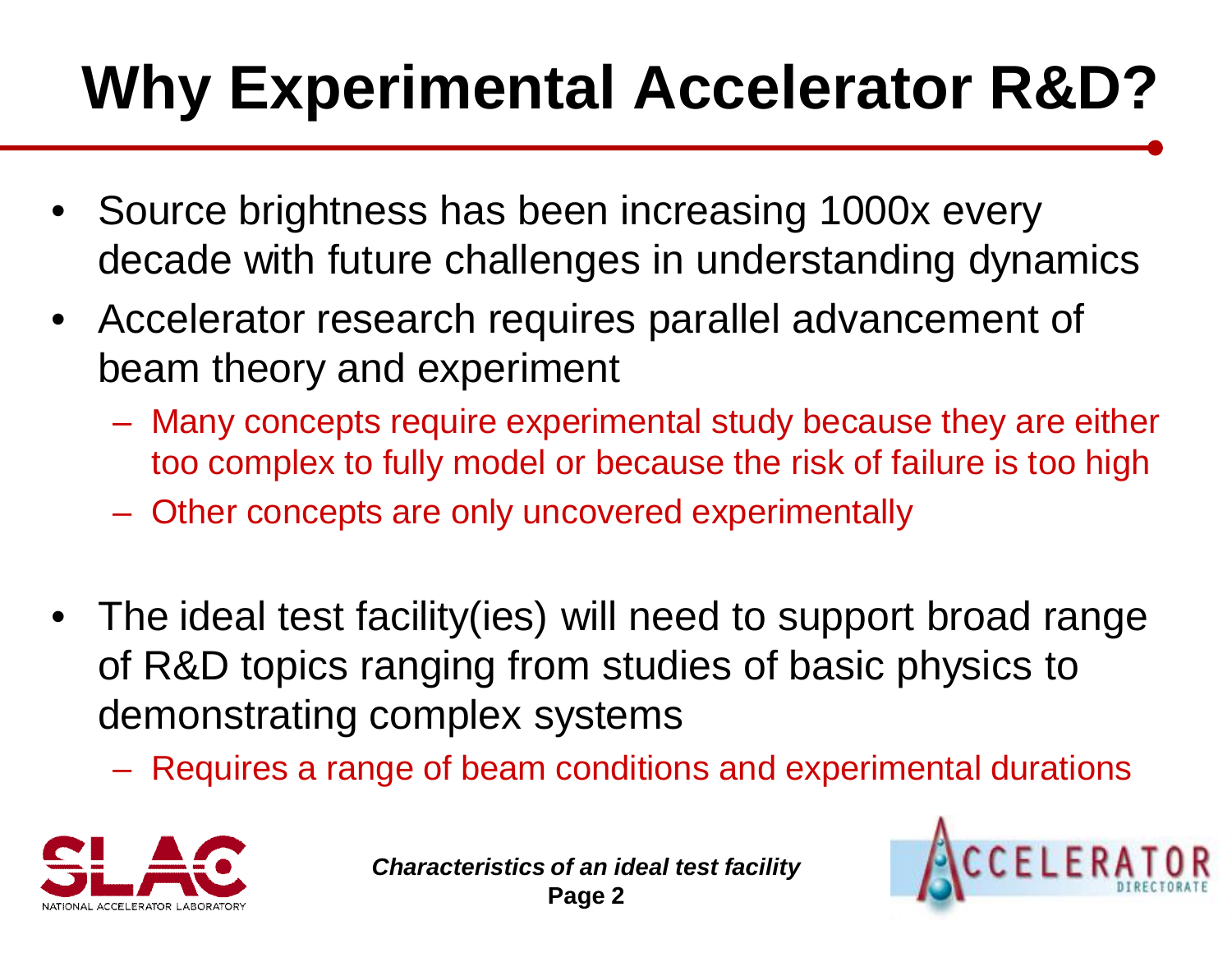# **Test Facility Requirements**

- Operating user facilities will enable some R&D, especially that which is directed toward the program
- Other R&D requires more time or hardware modification than available at an operating user facility
- Examples:
	- Demonstration of SASE at short wavelengths: UCLA, ATF, TTF, …
	- SPPS at SLAC studied many of the short bunch issues pre-LCLS
	- Concept of emittance exchange was demonstrated at A0 at FNAL
	- $-$  CSR  $\Delta e$  was measured at CTF-II, then SPPS and then the LCLS
	- Echo-7 experiment demonstrating a soft x-ray seeding technique



– ….



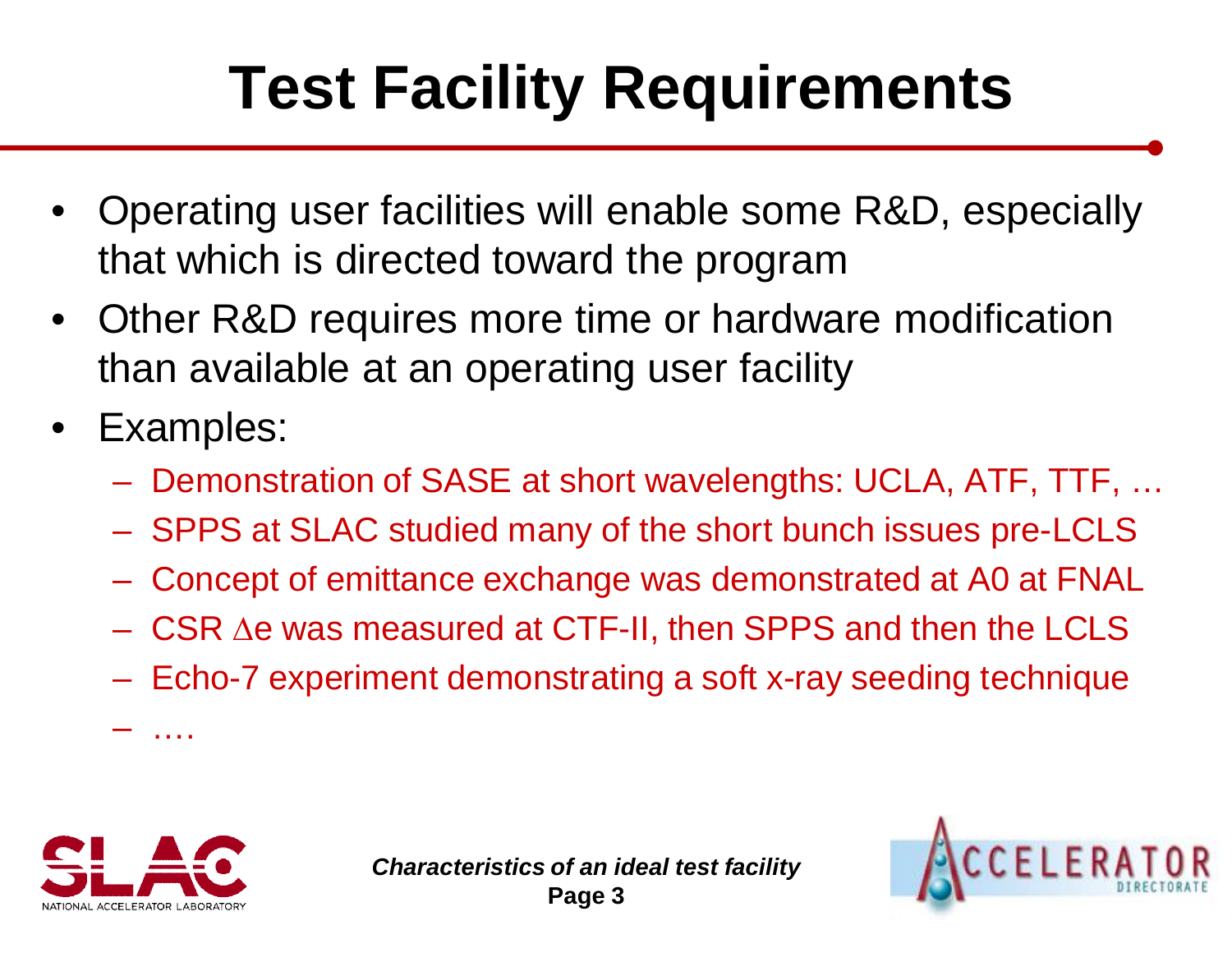#### **FEL R&D using LCLS machine development time (Near term impact – 1~5 years)**





*Characteristics of an ideal test facility* **Page 4**

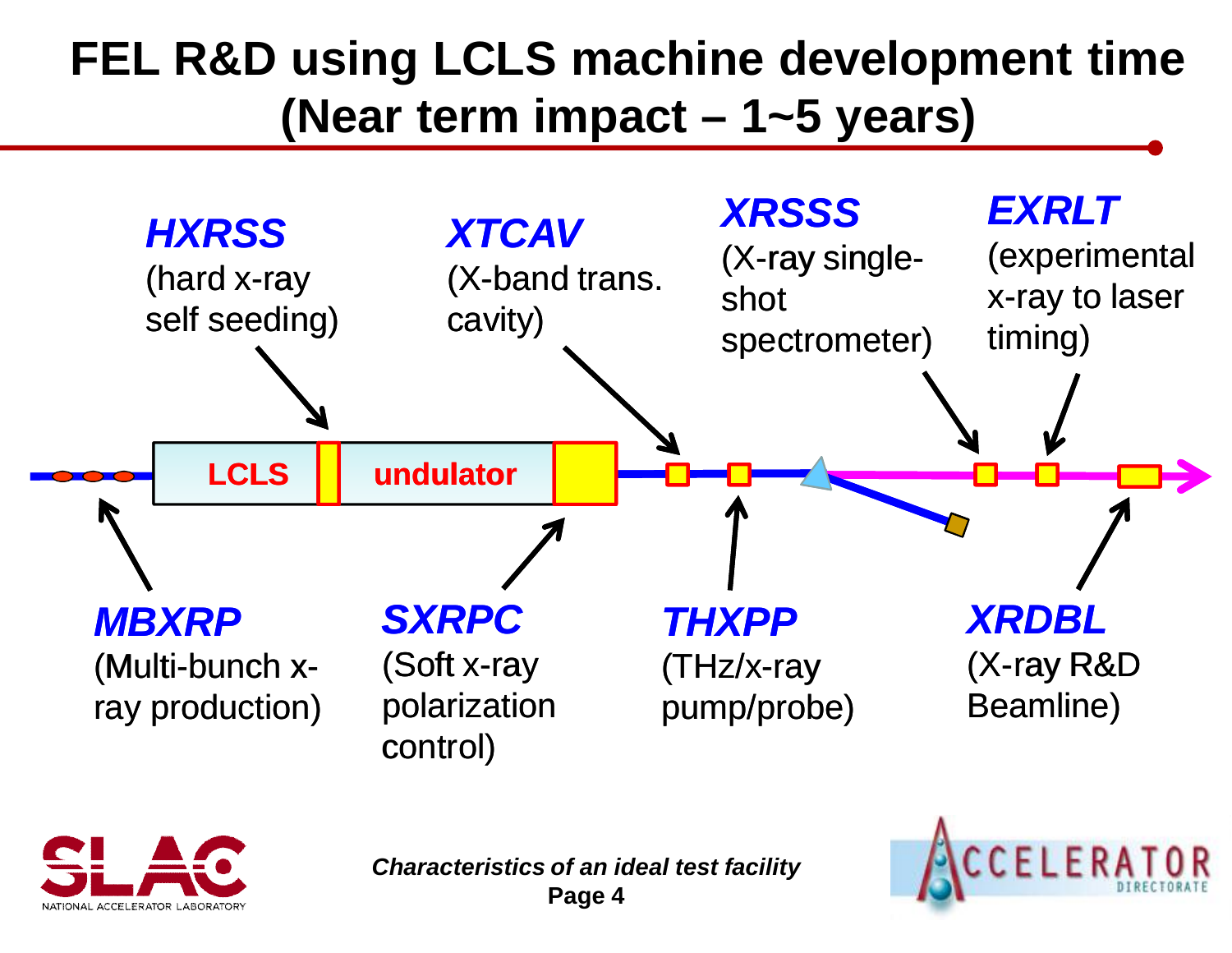# **Test Facility Characteristics**

- Broad range of requirements on test facilities
	- Some experimental R&D can only be performed with high quality beam at operating user facilities but other requires special configurations or time
- Cost of R&D facilities increases with scale – FACET (20 GeV) costs 10x more per year than ATF (60 MeV)
- Program will need a combination of quasi-parasitic use of operating facilities and a diverse set of dedicated test beds
- To optimize for range of studies:
	- Enable greater use of user facilities for focused experiments
	- Use 'small' facilities for exploratory studies
	- Develop larger-scale facility(ies) for complex experiments



*Characteristics of an ideal test facility* **Page 5**

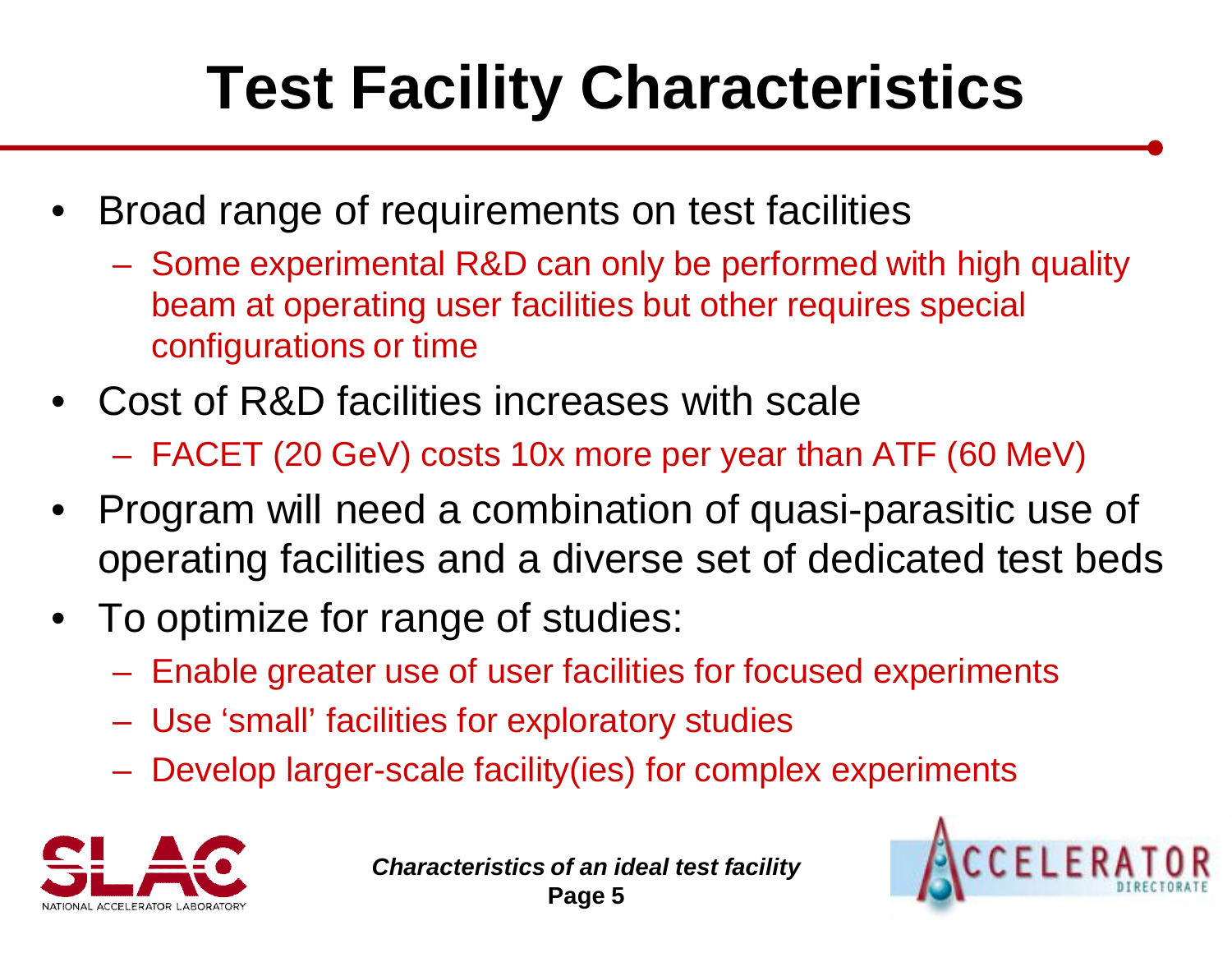#### **User Facilities vs. Dedicated Test Stands**

- Accelerator user R&D facilities can reduce costs and enable support for a broad range of studies
	- Ex: ATF at BNL and FACET at SLAC
	- Proposals are competed against each other
	- Common infrastructure provided by the test facility
- Other R&D needs to be linked to local teams and facilities
	- Some programs are specialized and require long-term commitments
	- Facilities must be competed against needs and user facilities
- All test facilities should be encouraged to accept outside proposals and should maximize synergy across Office Science programs
	- May require some increased support



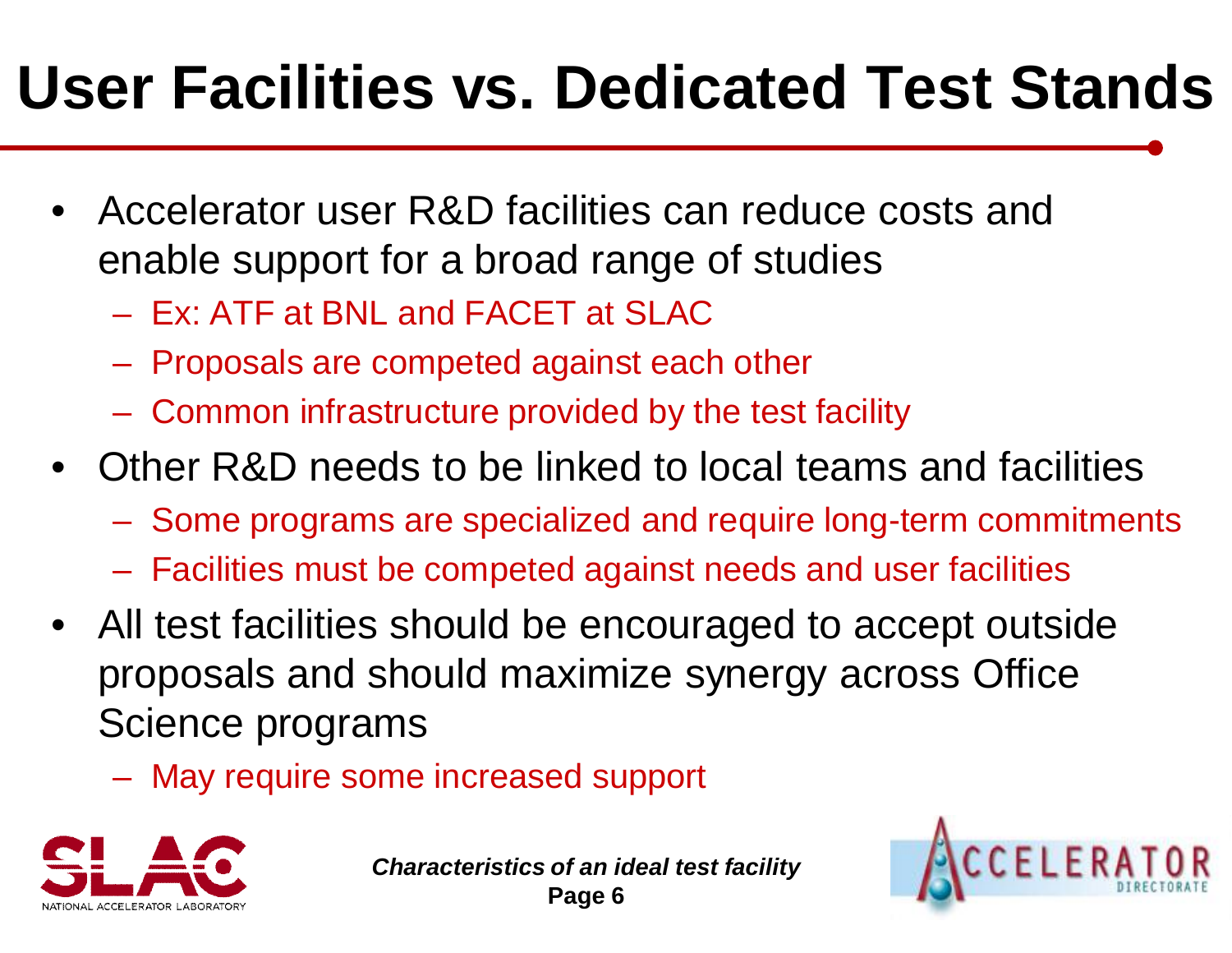#### *Some* **Existing Accelerator R&D Test Beds**

- ATF and SDL @ BNL
- CESRTA @ Cornell
- Duke Storage Ring @ Duke
- IR FEL @ JLAB
- AWA @ ANL
- Neptune @ UCLA
- NLCTA and ASTA @ SLAC
- BELLA and FACET @ LBNL and SLAC
- ATF and ATF2 @ KEK
- SCSS @ Spring-8
- TTF / FLASH @ DESY
- EMMA and ALICE @ Daresbury
- CTF-III @ CERN



*Characteristics of an ideal test facility* **Page 7**

- Some of these facilities have been aimed at specific R&D programs while some have supported broad R&D programs
- Test beds enable detailed study of fundamental accelerator processes and technology as well as the opportunity for accelerator education
- Approximate breadth of programs
	- ~ directed program
	- ~ broad-based (acc. user) program
	- ~ mixed program